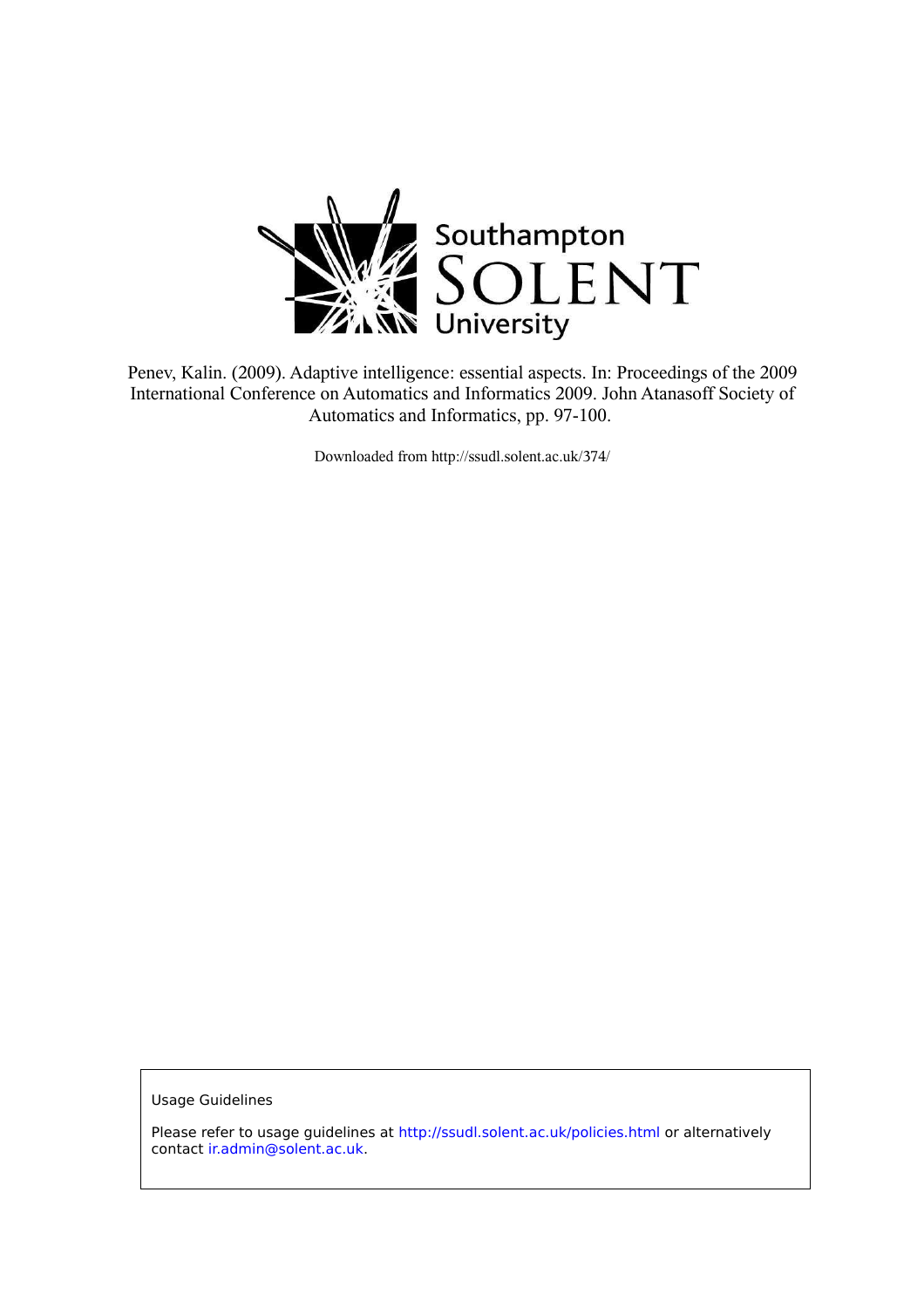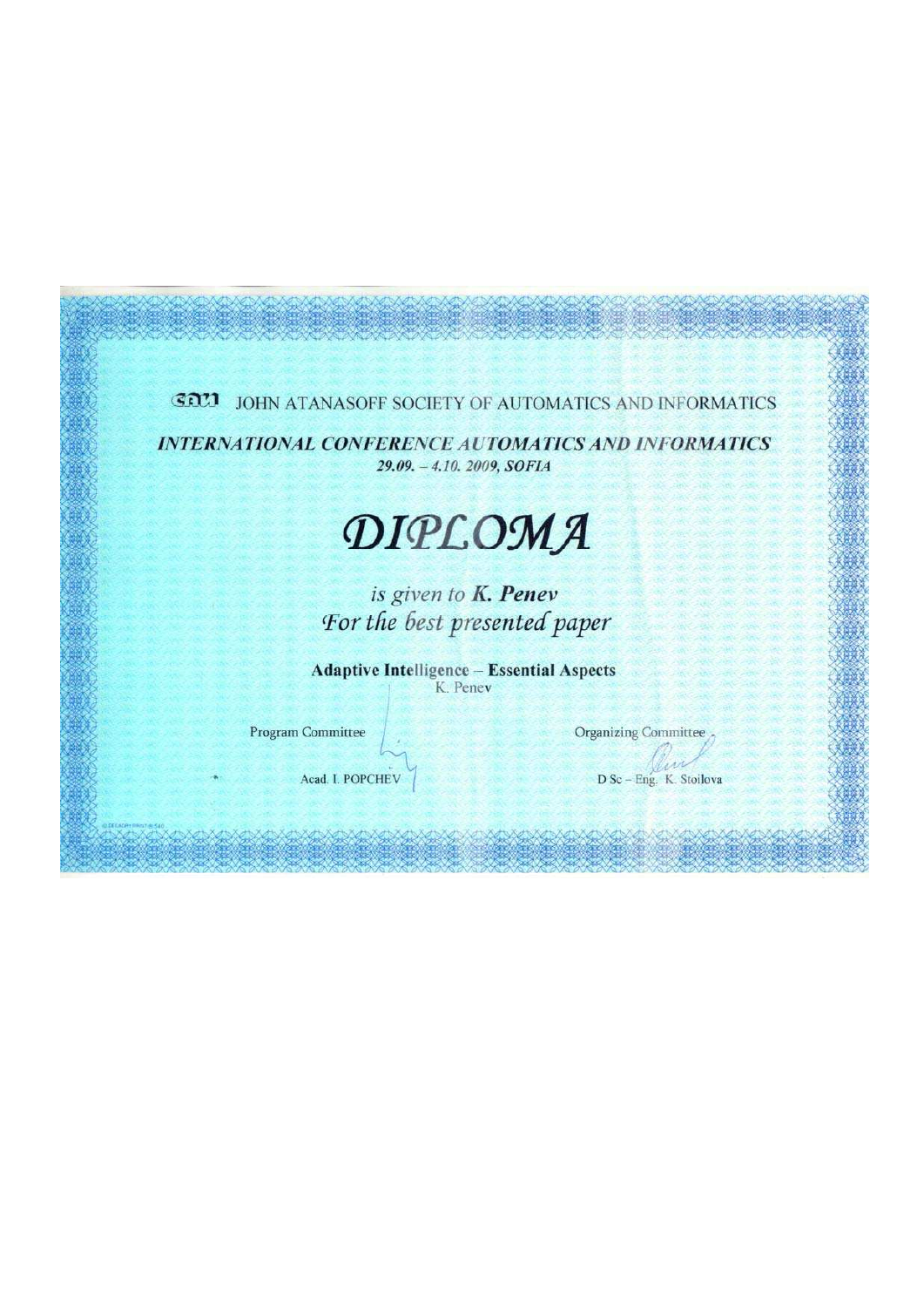# ADAPTIVE INTELLIGENCE - ESSENTIAL ASPECTS

# Kalin Penev

*Southampton Solent University, East Park Terrace, Southampton, UK, e-mail: Kalin.Penev@solent.ac.uk* 

**Abstract**: The article discusses essential aspects of Adaptive Intelligence. Experimental results on optimisation of global test functions by Free Search, Differential Evolution, and Particle Swarm Optimisation clarify how these methods can adapt to multi-modal landscape and space dominated by sub-optimal regions, without supervisors' control. The achieved results are compared and analysed.

**Key words**: Adaptive Intelligence, Free Search, Differential Evolution, Swarm Intelligence, heuristics, No Free Lunch Theorem

# INTRODUCTION

The comparison between different evolutionary methods and the attempts to assess their potential for adaptation and to cope with variety of problems are widely discussed in the literature  $[2][7][14][15][16][23]$ . A previous study [17] compares Free Search (FS) [18] Particle Swarm Optimisation (PSO) [8], and Differential Evolution (DE) [22] on several heterogeneous numerical problems. This article presents another investigation, which can be used for assessment of adaptation of these methods. The first part of the article presents specific properties, which enhance adaptation of intelligent systems. Free Search, relatively novel method, models behaviour of animals in nature, where they day by day explore surrounding environment in order to achieve their targets. FS model negotiates continuous space with discrete steps.

FS modifies all current solutions, which is similar to Evolutionary Programming (EP) [9], PSO and DE. The peculiarities, which differentiate FS from genetic [11][13], ant [6] and swarm algorithms, from Evolutionary Strategies (ES) [20][21], EP, DE, and from other methods, are black box search, independence form initial population, ability to diverge from one location across entire search space and capability to guide purposefully divergence and convergence during the process of global search avoiding stagnation in local suboptima.

# BLACK BOX CONCEPT

Free Search fully implements the concept for Black box exploration. From FS point of view any task is a black box. The algorithm does not require prior knowledge about the explored problems.



Figure 1. Black box optimisation

Figure 1 presents graphically the concept for Black box exploration implemented in Free Search.

During the event exploration the algorithm generates values of the variables and presents these values to the problem 'box'. The problem 'box' reacts and returns a value of the objective function, which corresponds to the variables values. By use of the value of the objective function, only, FS generates new variables and continues the optimisation process. The search space borders and existing constraints can be taken into account for generation of the new variables, as well.

Implementation of black box concept allows Free Search to adapt to any problem. It avoids preliminary settings of the optimisation parameters according to the particular optimisation problem.

# INDEPENDENCE FROM INITIAL POPULATION

Another advanced property, implemented in Free Search, is the idea for independence of optimisation process from initial populations. Free Search can operate on any initial population. This is a conceptual improvement in comparison to other realvalue methods for optimisation of non-discrete problems. Analysis of Genetic Algorithm, Particle Swarm Optimisation and Differential Evolution suggests that these methods cannot operate when optimisation starts from one location. GA starts effective work after the first mutation and DE and PSO cannot start at all [18].

#### START FROM STOCHASTIC INITIAL LOCATIONS



Figure 2. Stochastic initial population

Free Search can start from stochastically selected set of initial solutions where all the initial locations  $x_{0ji}$  are random values (Figure 2):

 $x_{0ji} = Xmin_i + (Xmax_i - Xmin_i)*random_{ji}(0,1)$ 

Where  $Xmin_i$  and  $Xmax_i$  are the search space borders,  $i = 1, \ldots, n$ , *n* is the number of dimensions,  $j = 1,...,m$ , *m* is the population size. *random*(0,1) is a random value between 0 and 1. A start from random locations guarantees non-zero probability for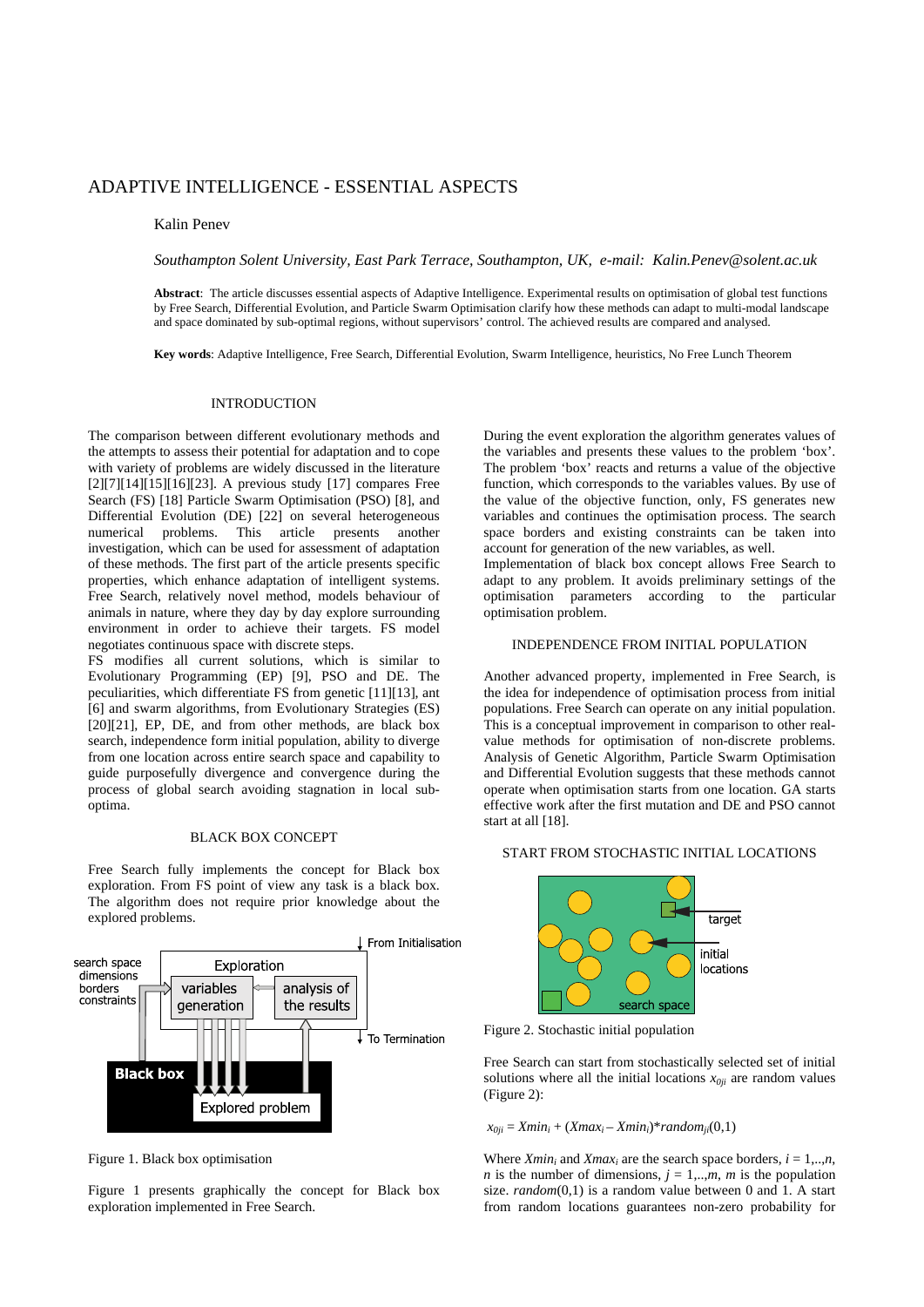access to any location from the search space. It guarantees, also, probabilistic transaction rules for initialisation. [11]

# START FROM CERTAIN INITIAL LOCATIONS

Free Search can start from certain initial population where all the initial locations  $x_{0ji}$  are prior-defined values  $a_{ji}$  (Figure 3):

 $x_{0ji} = a_{ji}$ ,  $a_{ji} \in [Xmin_i, Xmax_i]$ 

Where  $Xmin_i$  and  $Xmax_i$  are the search space borders,  $i = 1,...,n$ , *n* is the number of dimensions,  $j = 1,...,m$ , *m* is the population size and  $a_{ji}$  are constants, which belong to the search space.



Figure 3. Certain initial population

A start from certain locations is a valuable ability for multistart optimisation. It is useful from a practical point of view, as well. A start from certain locations can be used when some values are already achieved and the algorithm can continue from these values instead of repeating starts from random locations.

#### START FROM ONE LOCATION

Free Search can start from an initial population where all the initial solutions  $x_{0ji}$  are in one location  $c_i$ :

 $x_{0ji} = c_i$ ,  $c_i \in [Xmin_i, Xmax_i]$ 

Where  $Xmin_i$  and  $Xmax_i$  are the search space borders,  $i = 1,...,n$ , *n* is the number of dimensions,  $j = 1, \ldots, m$ , *m* is the population size  $c_i$  is constant. A start for one location is a difference from Genetic Algorithm, Differential Evolution and Particle Swarm Optimisation. It is similar to Ant Colony Optimisation modified for non-discrete search space [4].



Figure 4. Initial population in one location

The ability to start from one location supports escaping from trapping in local sub-optima.

The abilities to start from one location, from certain or from random initial locations support the independence of Free Search from the initial population. It illustrates that Free Search does not determinate or discriminate the search space at the initial stage of the search process. This is an example of successful harmonisation of different concepts from genetic, swarm and ant algorithms, which benefits exploration abilities and contribute to the better performance of the search process.

# FREE MOVEMENT WITHIN THE SEARCH SPACE

The individuals in Free Search have the ability for movement within the search space. They take exploration walks. During the walk they make exploration steps around the current start location. Generation of an exploration step in two-dimensional search space is illustrated in Figure 5.



Figure 5. Exploration step generation

The exploration walk generates a step  $x_{tii}$ :

$$
x_{tji} = x_{0ji} - \Delta x_{tji} + 2 \Delta x_{tji} * random_{tji}(0,1)
$$

Where  $x_{0ji}$  is the initial or previous location marked with pheromone.  $random_{tji}(0,1)$  is a random value between 0 and 1. *t* is the current step  $t = 1, \ldots, T$ , *T* is the step limit.

Δx*tji* is the step. Modification strategy for step generation is:

 $\Delta x_{tji} = R_{ji} * (Xmax_i - Xmin_i) * random_{tji}(0,1)$ 

Where  $R_{ii}$  is a variable value of the neighbour space radius  $R_{ii}$ = [*Rmin, Rmax*]. *Xmin<sup>i</sup>* and *Xmax<sup>i</sup>* are the search space borders. *random<sub>tii</sub>*(0,1) is a random value between 0 and 1. The search space borders restrict the probability for access to any location within the search space, only. Variation of *Rji*  higher than one exceeds the search space borders and guarantees non-zero probability for access to any location within the search space. It guarantees, also, a probabilistic transaction rule for exploration of the whole space.

For a uni-dimensional step  $i = l$ , for a multi-dimensional step  $i$  $= 1, \ldots, n$ , *n* is the number of dimensions. The animals' number is  $j, j = 1,...,m, m$  is the population size.

This modification strategy avoids contradictions of modification strategies in GA, PSO and DE: (1) good convergence but trapping and (2) good divergence but inability to locate the optimum within an acceptable period. It is independent from a current or the best achievements. The strategy allows nonzero probability for access to any location of the search space and highly encourages escaping from trapping in local maxima. It can maintain a balance between convergence and divergence within the search process and supports adaptation to different problems without any settings of the optimisation parameters for control or regulation of the divergence, convergence or convergence speed. Experimental results fully confirm these capabilities. [18]

# TEST PROBLEMS

For all experiments the aim is to find the maximum therefore the test functions are transformed for in relevant manner. Ackley test function [1]. (Figure 7)

$$
f(x) = a \exp \left[ -b \left( \frac{1}{n} \sum_{i=1}^{n} x_i^2 \right) \right]^{1/2} + \exp \left( \frac{1}{n} \sum_{i=1}^{n} \cos(cx_i) \right) - a - \exp(1)
$$

where  $a=20$ ,  $b=0.2$ ,  $c=2\pi$ . The maximum is  $f(0)=0$ . The search space borders are defined by  $-32 < x_i < 32$ .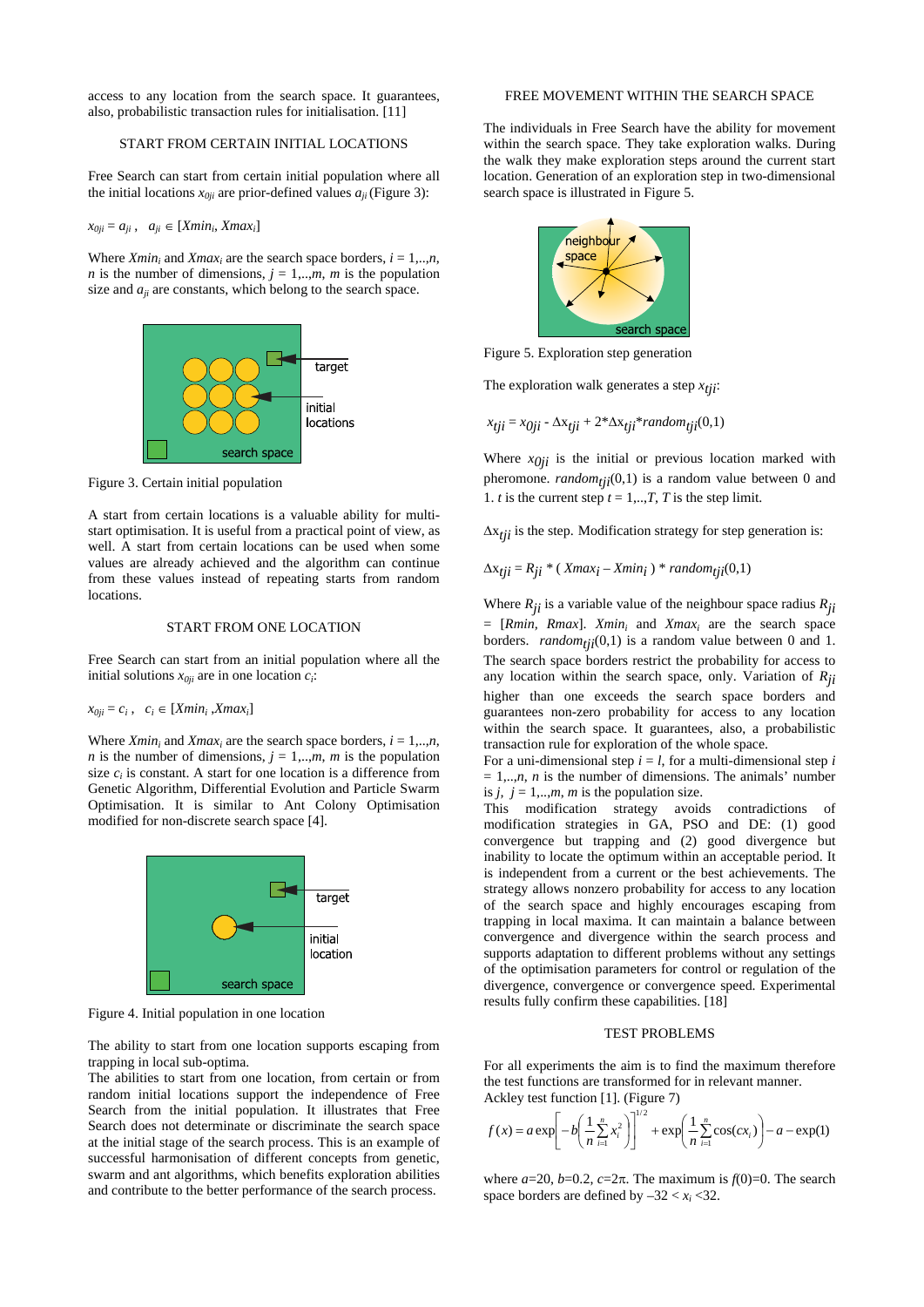



Figure 7. Ackley function Figure 8. Rastrigin function

Rastrigin test function [22] (Figure 8).

$$
f(x) = nA + \sum_{i=1}^{n} (x_i^2 - A\cos(2\pi x_i))
$$

where A=10 and  $-5.12 < x_i < 5.12$ . The maximum is  $f(0) = 0$ . Norwegian test function [5][10]. (Figure 9)

$$
\prod_{i=1}^{n} \left( \cos(\pi x_i^3) \left( \frac{99 + x_i}{100} \right) \right)
$$

where search space borders are defined by  $-1.1 < x_i < 1.1$ . The maximum is  $f(1.0)=1.0$ .

Himmelblau test function [12].( (Figure 10)

 $f(x, y0 = 200 - (x^2 + y - 11)^2 - (x + y^2 - 7)^2$ 

It has four maxima equal height (200) at (3.584, -1.848), (3.0, 2.0), (2.805, 3.1313) and (-3.779, -3.283). The search space is restricted to  $-10 < x, y < 10$ .



Figure 9. Norwegian function Figure 10. Himmelblau function

#### EXPERIMENTAL RESULTS

FS, PSO and DE are applied to the above-mentioned functions as follows – Each algorithm is evaluated four times per test function  $- (1)$  start from stochastic initial population with limit 100 iterations, (2) start from stochastic initial population with limit 2000 iterations, (3) start from one initial location with limit 100 iterations, (4) start from one initial location with limit 2000 iterations. The single initial location is defined as:

 $x_0 = x_{min} + 0.9(x_{max} - x_{min}).$ 

Each evaluation is 320 experiments. Population size is 10 (ten) individuals for all algorithms for all experiments. For DE differential factor *F* varies from 0.5 to 1.5. For PSO inertia *W* varies from 0.5 to 1.5. For FS neighbour space *R* varies from 0.5 to 1.5. As successful are accepted results: for Ackley test function higher than –0.1; for Himmelblau test function higher than 199.9; for Rastrigin test function higher than -0.1; for Norwegian test function higher than 0.99. The number of the successful results from all experiments is presented in Table 1.

|            |           | F <sub>1</sub> | F <sub>2</sub> | F <sub>3</sub> | F <sub>4</sub> | Overall     |
|------------|-----------|----------------|----------------|----------------|----------------|-------------|
| <b>FS</b>  | $R*-100$  | 281            | 187            | 34             | 320            | 822         |
| FS         | R-2000    | 313            | 267            | 253            | 320            | 1153        |
| FS         | OL*-100   | 201            | 158            | 26             | 288            | 673         |
| FS         | OL-2000   | 232            | 257            | 262            | 314            | 1065        |
| DE         | $R-100$   | 283            | 202            | 4              | 294            | 783         |
| DE         | R-2000    | 299            | 225            | 6              | 315            | 845         |
| DE         | OL-100    | 0              | 0              | 0              | 0              | 0           |
| DE         | OL-2000   | $\Omega$       | 0              | $\Omega$       | $\Omega$       | $\mathbf 0$ |
| <b>PSO</b> | $R - 100$ | 175            | 153            | 10             | 268            | 606         |
| <b>PSO</b> | R-2000    | 191            | 235            | 15             | 313            | 754         |
| <b>PSO</b> | OL-100    | 0              | 0              | 0              | 0              | 0           |
| PSO        | OL-2000   | 0              | ი              | 0              | 0              | 0           |

Table 1. Experimental results

F1-Ackley, F2- Rastrigin, F3- Norwegian, F4- Himmelblau; \* R indicates stochastic initial population; OL indicates start from one location. All the algorithms have found all four maxima of the Himmelblau test function for 100 iterations. In Figures 11, 12, 13, and 14 are presented the achieved results per each test function.



on initialisation

Figure 16 illustrates the extent in which Free Search overcomes the dependence on the initial population. According to the achieved results the condition for a start from one location can be considered as hard. However an ability to find the optimum starting from one arbitrary location, which does not favourites any area of the search space, indicates how reliable could be a search algorithm on unknown problems. For 100 iterations from 1280 experiment on all tests for stochastic initial population FS produces 822 successful results (66%) versus 673 successful results (52%) for a start from one location.

#### **DISCUSSION**

The results from the experiments with a start from stochastic initial population demonstrate that all the algorithms can adapt to the explored tests without external adjustments for any concrete test. FS outperforms DE and PSO on Norwegian test problem, which confirms that DE and PSO have some difficulties in search near to the search space borders, published earlier [18]. For the experiments with start from one location DE and PSO have some difficulties to reach the optimum in accepted limited number of iterations. It is a consequence from the requirements for non-equal individuals for adaptive settings of the optimisation parameters from DE and PSO. Prior adjustment of the optimisation parameters for each particular problem does not seem to be an acceptable approach for adaptive algorithms. An improvement of the adaptivity of these algorithms can be a subject of further research.

One question with deserves attention is: What is the benefit from differentiation of the search agent from the solutions in FS? The benefit is: The agent independently can explore (can abstract cognition), learn (can indicate with pheromone) and use the learned cognition (can decide what to do and can do